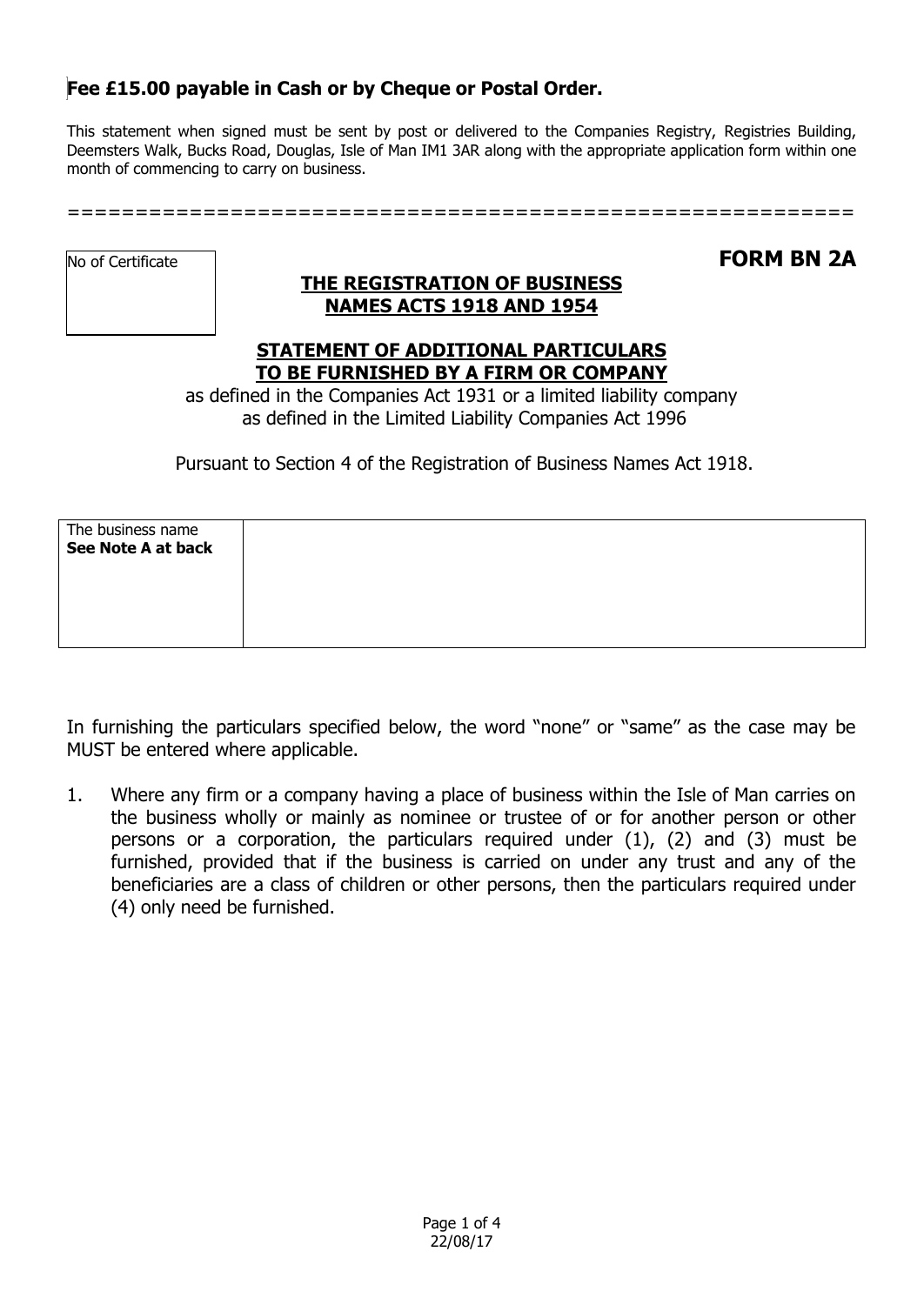|                                                 |  | 4 | 5 | 6 |  |
|-------------------------------------------------|--|---|---|---|--|
| 1. The present first name or names and          |  |   |   |   |  |
| surname or the corporation name of every        |  |   |   |   |  |
| person or corporation on whose behalf the       |  |   |   |   |  |
| business is carried out.                        |  |   |   |   |  |
| See Note C at back                              |  |   |   |   |  |
| 2. Any former name or names of any person on    |  |   |   |   |  |
| whose behalf the business is carried on.        |  |   |   |   |  |
| If none say "none"                              |  |   |   |   |  |
| See Note D at back                              |  |   |   |   |  |
| 3. The usual residence of every person on whose |  |   |   |   |  |
| behalf of the business is carried on. (Full     |  |   |   |   |  |
| address).                                       |  |   |   |   |  |
|                                                 |  |   |   |   |  |
|                                                 |  |   |   |   |  |
| 4. Description of the class of beneficiaries    |  |   |   |   |  |
|                                                 |  |   |   |   |  |
|                                                 |  |   |   |   |  |
|                                                 |  |   |   |   |  |

#### 2. Where any firm or company having a place of business within the Isle of Man acts as general agent for any foreign firm\* the following particulars must be furnished. **If not applicable say "Not applicable".**

The business name and address of the foreign firm as agent for whom the business is carried on.

If the business is carried on as agent for three or more foreign firms, it is sufficient to state the fact that the business is so carried on, specifying the countries in which such foreign firms carry on business.

\* "Foreign firm" means any firm, individual or corporation whose principal place of business is situate outside Her Majesty's Dominions.

| Dated the | day o' | ാറ<br>∠∪ | $\sim \cdot$<br>∵ignature |  |
|-----------|--------|----------|---------------------------|--|
|           |        |          | See Note i                |  |
|           |        |          |                           |  |

\_\_\_\_\_\_\_\_\_\_\_\_\_\_\_\_\_\_\_\_\_\_\_\_\_\_\_\_\_\_\_\_\_\_\_\_\_\_\_\_\_\_\_\_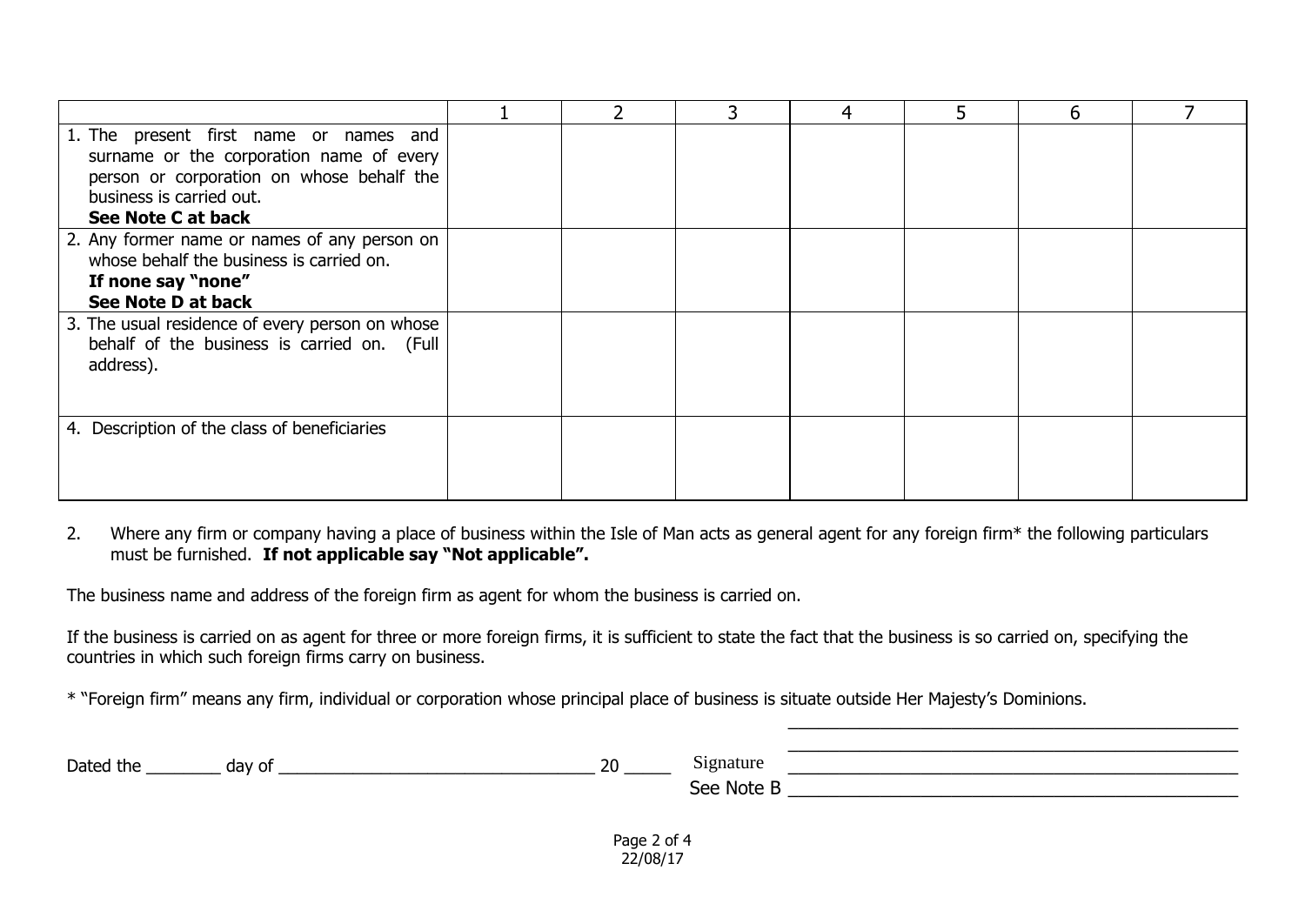### **Notes**

- **Note A.** The Department for Enterprise has the power to refuse to register any name which in its opinion is undesirable (see Section 16 of the Registration of Business Names Act, 1918, as amended by section 2 (1) of the Registration of Business Names Act, 1954).
- **Note B**. This statement must be signed:
	- (1) In the case of a firm:
		- (a) By all the individuals who are partners and by a director or the secretary of every corporation which is a partner, or
		- (b) Provided that the statement is verified by a statutory declaration made by the signatory or signatories, by some individual who is a partner or by a director or the secretary of some corporation which is a partner;
	- (2) In the case of a company by a director or the secretary:

This statement when signed must be in the case of any business before referred to be sent by post or delivered to the Companies Registry, Registries Building, Deemsters Walk, Bucks Road, Douglas, Isle of Man IM1 3AR within one month of commencing to carry on such business, and where the signature of the statement is required to be verified by statutory declaration, the statutory declaration must be sent or delivered with the statement.

Where the firm or company is only under liability to furnish some of these additional particulars the rest should be struck out.

Failure, without reasonable excuse, to furnish the required statement of particulars within the time specified will, in addition to any disability imposed by the Act, entail liability on conviction to a fine not exceeding £5000, and where a corporation is guilty of an offence under this Act, every director, secretary and officer of the corporation who is knowingly a party to the default will be guilty of a like offence and liable to a like penalty. Any statement which contains any matter which is false in any material particular to the knowledge of any person signing it will entail liability on conviction to imprisonment for a term not exceeding three months or to a fine not exceeding £5000, or to both such imprisonment and fine.

**Note C.** Section 2 of the Registration of Business Names Act provides as follows

"In the case of a peer or person usually known by a British title different from his surname, the title by which he is known shall be substituted in this Act for his surname."

Note D**.** "References in this Act to a former first name or surname shall not, in the case of natural-born British subjects, include a former first name or surname where that name or surname has been changed or disused before the person bearing the name has attained the age of eighteen years, but, in the case of a woman who has been married, shall include the name or surname by which she was known previous to the marriage."